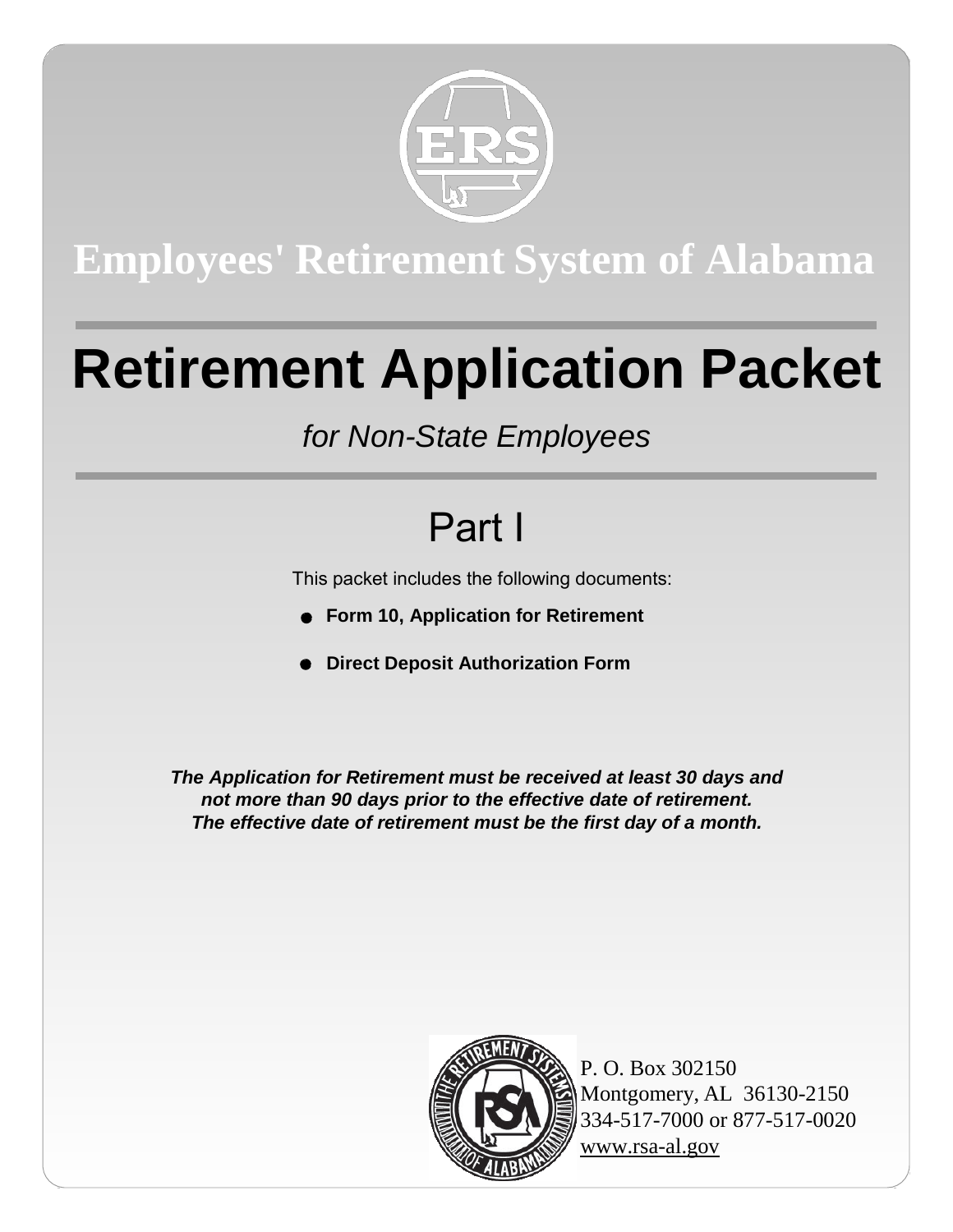### **Checklist for ERS Retirement**

Congratulations! You are about to begin what we hope will be a long and happy retirement. This retirement packet, Part I, contains the information and forms you need to initiate the retirement process. Once we receive your completed Part I forms, you will be sent Part II: Retirement Benefit Option Selection and Tax Form Packet. The retirement process is not complete until you have returned the Retirement Benefit Option Selection Form.

#### **To Apply for Your ERS Retirement Benefit:**

- $\Box$ Complete the Form 10, Application for Retirement and detach it. For designation of multiple beneficiaries, a Multiple Beneficiaries Attachment, Form 10MB, must also be submitted. You may obtain the form from the RSA Web site, [www.rsa-al.gov,](http://www.rsa-al.gov/) or request a form from the ERS.
- Have your employer certify the Employer Certification portion of the Form 10.  $\Box$
- $\Box$ If you are applying for disability retirement, a Report of Disability Packet must be completed by you and your doctor and received by the ERS along with your Form 10 at least 30 days and not more than 90 days prior to the effective date of retirement.
- $\Box$ Complete the front page of the Direct Deposit Authorization form, then take or mail the form to your financial institution. This form will authorize the Employees' Retirement System to remit and credit your benefit directly to your bank account and eliminate the possibility of your check being lost or stolen.
- $\Box$ Send the Form 10, Application for Retirement, and any other completed forms to: ERS, P. O. Box 302150, Montgomery, AL 36130-2150. Your Application for Retirement must be received by the ERS at least 30 days and not more than 90 days prior to the effective date of retirement. The effective date of retirement must be the first day of a month.
- $\Box$ **Once we receive your Application for Retirement (Part I), you will be sent Part II: Retirement Benefit Option Selection and Tax Form Packet. This packet will contain a retirement allowance report. All ERS retiring members automatically receive the Maximum Benefit unless a Retirement Benefit Option is chosen. Your Retirement Benefit Option Selection form must be received by the ERS prior to the effective date of retirement. Otherwise, by law you will automatically receive the Maximum Benefit, which is irrevocable.**
- $\Box$ Make sure that the ERS has your current home mailing address. If your home mailing address should change, notify the ERS in writing. Important information regarding your retirement will be mailed from time to time directly to your home mailing address.

Should you desire to cancel your Application for Retirement, written notice must be given to the ERS prior to your effective date of retirement. Failure to give timely notice will result in an irrevocable application.

Your retirement account will be audited both at the time of retirement and after all contributions have been remitted. Discrepancies between the contributions certified on your Application for Retirement and the contributions remitted to the ERS may affect your retirement benefits and/or your eligibility for retirement.

For further information about the retirement process, please read your ERS Member Handbook. We also encourage you to check out our Web site at [www.rsa-al.gov. I](http://www.rsa-al.gov/)f you have questions, feel free to contact one of our retirement counselors. As always, we will do our best to help you and all other ERS retirees enjoy their retirement years.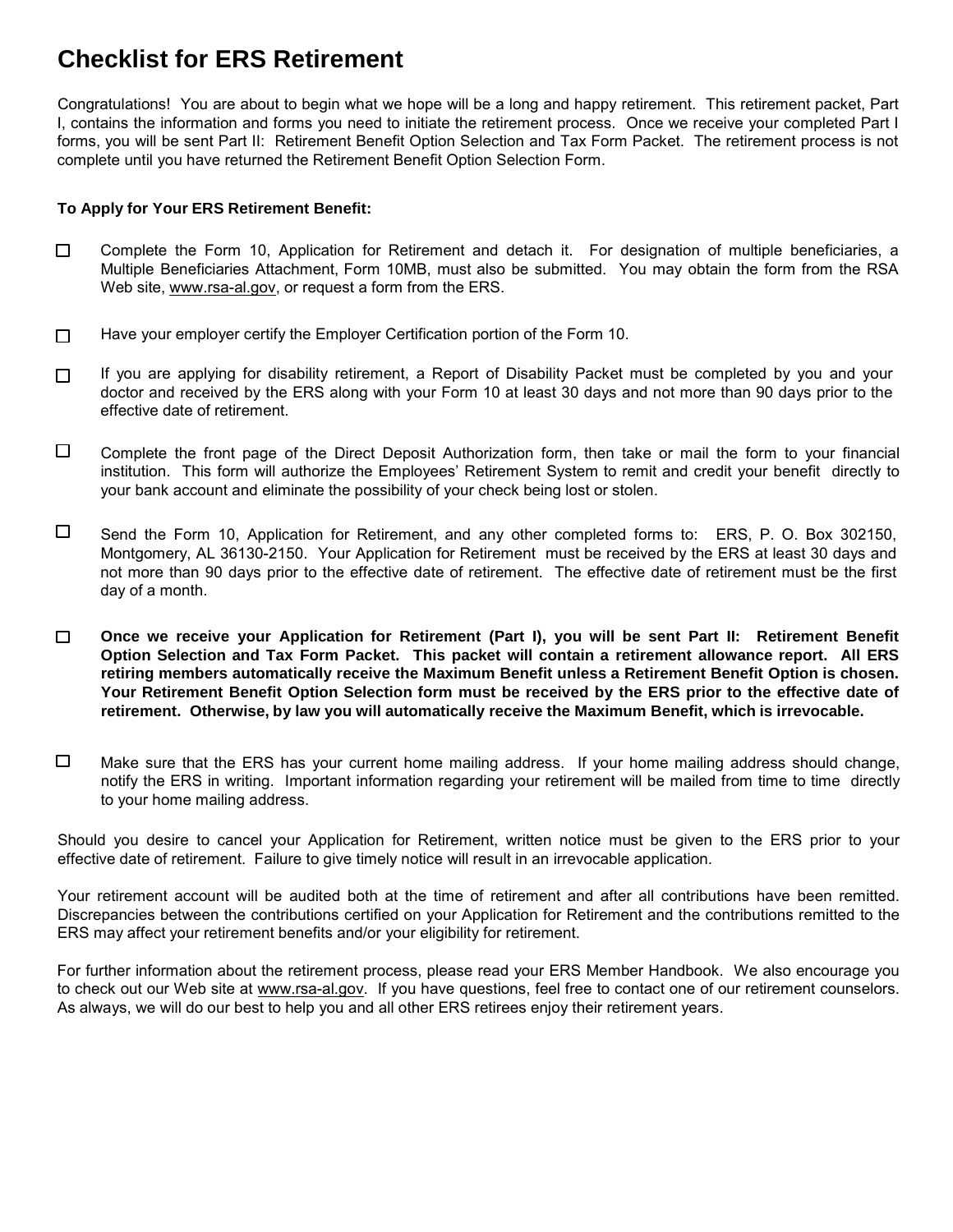ERS Form 10 02/11

## **Application for Retirement**

**Employees' Retirement System of Alabama**



| <b>Member Information</b>                                                                                                                                                                                                                                                                                                                                                                                                                                                                  |                                                                                                                                                                                                                                                                            |  |  |
|--------------------------------------------------------------------------------------------------------------------------------------------------------------------------------------------------------------------------------------------------------------------------------------------------------------------------------------------------------------------------------------------------------------------------------------------------------------------------------------------|----------------------------------------------------------------------------------------------------------------------------------------------------------------------------------------------------------------------------------------------------------------------------|--|--|
| Name <b>Name</b>                                                                                                                                                                                                                                                                                                                                                                                                                                                                           |                                                                                                                                                                                                                                                                            |  |  |
| Home Address <u>_________________</u><br><u> 1980 - Johann Barn, mars an t-Amerikaansk ferskeider (</u>                                                                                                                                                                                                                                                                                                                                                                                    |                                                                                                                                                                                                                                                                            |  |  |
| Street or P.O. Box                                                                                                                                                                                                                                                                                                                                                                                                                                                                         |                                                                                                                                                                                                                                                                            |  |  |
| State<br>City<br>Employer<br><u> 1989 - Andrea Station, amerikansk politiker (d. 1989)</u>                                                                                                                                                                                                                                                                                                                                                                                                 | $\overline{Zip}$<br>Work Phone<br><u> 1980 - Andrea Station Barbara, politik eta provincia eta provincia eta provincia eta provincia eta provincia</u>                                                                                                                     |  |  |
| Type of Retirement (Check One): □ Service                                                                                                                                                                                                                                                                                                                                                                                                                                                  | $\Box$ Disability (Report of Disability form must also be submitted.)                                                                                                                                                                                                      |  |  |
|                                                                                                                                                                                                                                                                                                                                                                                                                                                                                            | Email Address <b>Constanting Constructs</b>                                                                                                                                                                                                                                |  |  |
| Name of bank/financial institution to which retirement benefit is to be deposited<br>Name of bank/financial institution to which retirement benefit is to be deposited<br>(The properly completed Direct Deposit Authorization form must be submitted to the ERS to authorize remittance to the bank/financial institu                                                                                                                                                                     |                                                                                                                                                                                                                                                                            |  |  |
| <b>Beneficiary Designation</b>                                                                                                                                                                                                                                                                                                                                                                                                                                                             |                                                                                                                                                                                                                                                                            |  |  |
| The beneficiary whom I should like to receive any benefit due at my death [198] The beneficiary whom I should like to receive any benefit due at my death [198] The content of the state of the state of the state of the stat                                                                                                                                                                                                                                                             |                                                                                                                                                                                                                                                                            |  |  |
|                                                                                                                                                                                                                                                                                                                                                                                                                                                                                            |                                                                                                                                                                                                                                                                            |  |  |
| Social Security Number<br><u> Social Security Number</u>                                                                                                                                                                                                                                                                                                                                                                                                                                   |                                                                                                                                                                                                                                                                            |  |  |
| effective (Check One):<br>□ Upon the submission of this signed and notarized application to the Employees' Retirement System of Alabama.<br>$\Box$ On the date of my retirement.<br>Complete only if employing agency allows conversion of sick leave days to retirement credit.<br>I wish to have accrued unused sick leave days converted to retirement service credit.<br>$\Box$<br>I wish to receive a lump sum payment for my unused sick leave in lieu of retirement service credit. |                                                                                                                                                                                                                                                                            |  |  |
| <b>Member Authorization</b>                                                                                                                                                                                                                                                                                                                                                                                                                                                                |                                                                                                                                                                                                                                                                            |  |  |
| Signature of Applicant <u>example and the set of Applicant</u>                                                                                                                                                                                                                                                                                                                                                                                                                             | Date<br><u> 1980 - Jan Barbara Barbara, maska karatan da</u>                                                                                                                                                                                                               |  |  |
|                                                                                                                                                                                                                                                                                                                                                                                                                                                                                            |                                                                                                                                                                                                                                                                            |  |  |
| made are true.                                                                                                                                                                                                                                                                                                                                                                                                                                                                             |                                                                                                                                                                                                                                                                            |  |  |
|                                                                                                                                                                                                                                                                                                                                                                                                                                                                                            |                                                                                                                                                                                                                                                                            |  |  |
| <b>Employer Certification</b>                                                                                                                                                                                                                                                                                                                                                                                                                                                              |                                                                                                                                                                                                                                                                            |  |  |
| Last date of compensated employment ___<br>Month<br>Day<br>Year                                                                                                                                                                                                                                                                                                                                                                                                                            | Please project and certify amount of deductions for<br>the last 4 months for which contributions will be                                                                                                                                                                   |  |  |
| Date of termination<br>Day<br>Month<br>Year                                                                                                                                                                                                                                                                                                                                                                                                                                                | submitted:                                                                                                                                                                                                                                                                 |  |  |
| Note: No contributions should be made on lump sum leave pay.                                                                                                                                                                                                                                                                                                                                                                                                                               | Oct                                                                                                                                                                                                                                                                        |  |  |
| List additional contributions, if any, with date of deductions (i.e. extra<br>pay period, overtime, etc.)                                                                                                                                                                                                                                                                                                                                                                                  | Nov $\qquad \qquad$<br>May $\qquad \qquad$<br>Dec $\qquad \qquad$<br>$Jun \qquad \qquad \qquad \qquad \qquad$                                                                                                                                                              |  |  |
| Indicate and explain any periods in which deductions were not made                                                                                                                                                                                                                                                                                                                                                                                                                         | Jan<br>Jul<br><u> 1990 - Jan Barbara Barat, prima populație de la proprietat de la proprietat de la proprietat de la proprietat </u><br>Feb<br>Aug<br><u> 1990 - Jan Jawa Barat, prima prima prima prima prima prima prima prima prima prima prima prima prima prima p</u> |  |  |
| Total accrued and unused sick leave days at date of retirement for<br>which no lump sum payment will be made                                                                                                                                                                                                                                                                                                                                                                               | Mar $\qquad \qquad$<br>$Sep \qquad \qquad \qquad$                                                                                                                                                                                                                          |  |  |
| Job Classification New York Classification                                                                                                                                                                                                                                                                                                                                                                                                                                                 |                                                                                                                                                                                                                                                                            |  |  |
|                                                                                                                                                                                                                                                                                                                                                                                                                                                                                            |                                                                                                                                                                                                                                                                            |  |  |

*Notify ERS of changes to above Employer Certification information (e.g. contributions, sick leave, etc.).*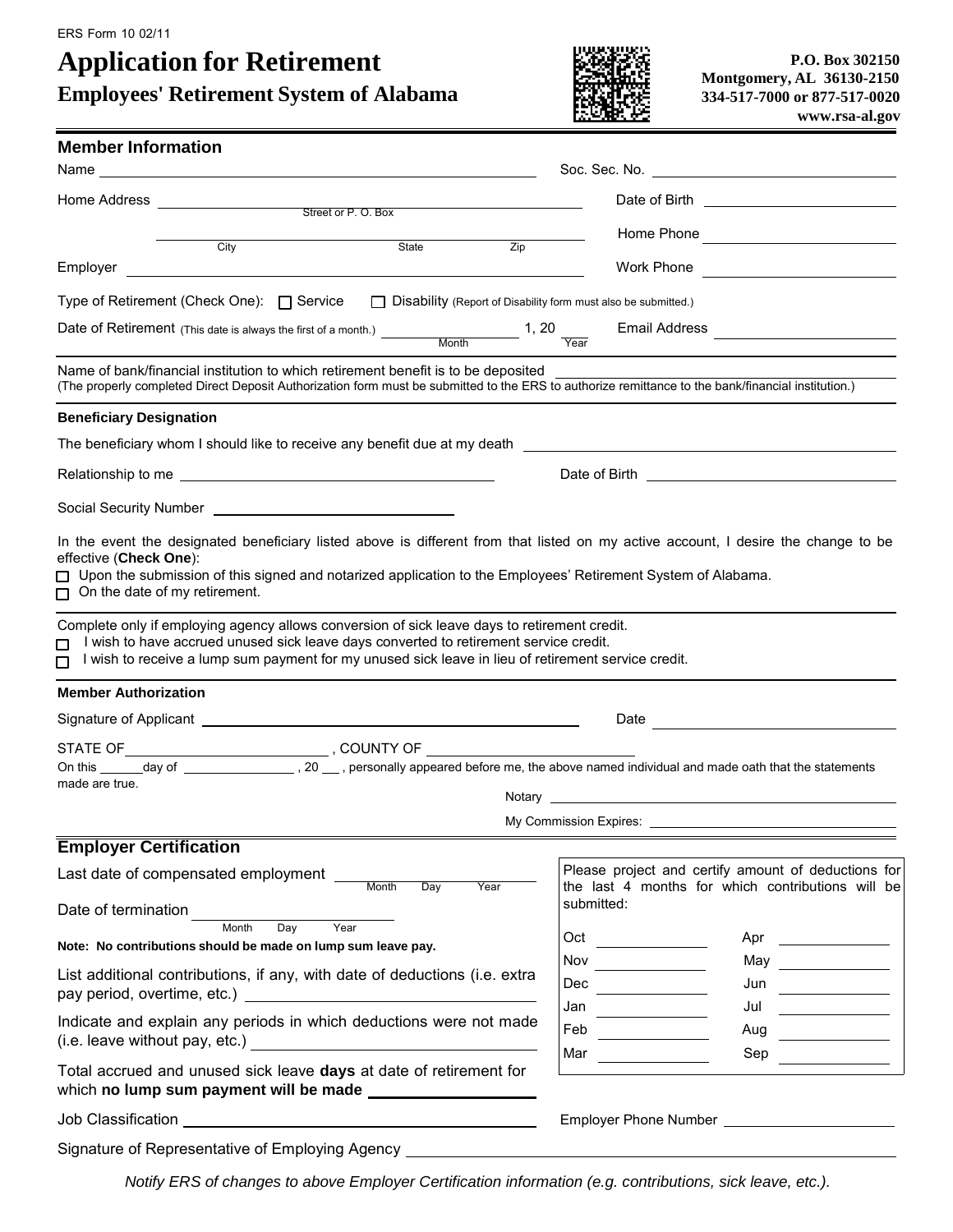### **Direct Deposit Authorization Retirement Systems of Alabama**



The retiree or beneficiary of a deceased retiree must complete the front page of this form. Then take or mail the form to your financial institution so they may verify the information on the front, **complete the information on the reverse side**, and agree to the Master Agreement.

| <b>Benefit Recipient Information</b>                                                                                                                                                                                                                                                                                                                                                                                                                                       |                                                                                                                      |  |
|----------------------------------------------------------------------------------------------------------------------------------------------------------------------------------------------------------------------------------------------------------------------------------------------------------------------------------------------------------------------------------------------------------------------------------------------------------------------------|----------------------------------------------------------------------------------------------------------------------|--|
|                                                                                                                                                                                                                                                                                                                                                                                                                                                                            | <b>Benefit Recipient (Please check one):</b><br>$\Box$ Retiree<br>□ Beneficiary of Deceased<br><b>Retiree/Member</b> |  |
|                                                                                                                                                                                                                                                                                                                                                                                                                                                                            |                                                                                                                      |  |
|                                                                                                                                                                                                                                                                                                                                                                                                                                                                            | Daytime Phone No. _______________                                                                                    |  |
|                                                                                                                                                                                                                                                                                                                                                                                                                                                                            | <b>Email Address Community Community</b>                                                                             |  |
| Indicate the system(s) from which you would like your benefit(s) direct deposited.<br>$\Box$ Teachers' Retirement System $\Box$ Employees' Retirement System                                                                                                                                                                                                                                                                                                               | $\square$ PEIRAF<br>□ Judicial Retirement Fund                                                                       |  |
|                                                                                                                                                                                                                                                                                                                                                                                                                                                                            | □ RSA-1 (Annual or Monthly Distribution Only)                                                                        |  |
| <b>Joint Financial Institution Account Holder's Certification:</b>                                                                                                                                                                                                                                                                                                                                                                                                         |                                                                                                                      |  |
| I agree to notify the Retirement Systems of Alabama (RSA) immediately of the death of the recipient of the retirement benefits<br>being deposited to this joint financial institution account, and to return all payments to the RSA that are deposited to this<br>account after said death. The RSA will determine and pay any survivor benefits. The RSA is authorized to make necessary<br>debit entries to this joint account for any credits that were made in error. |                                                                                                                      |  |
| Name(s) of Joint Financial Institution Account Holder(s)                                                                                                                                                                                                                                                                                                                                                                                                                   | Signature(s) of Joint Financial Institution Account Holder(s)                                                        |  |
|                                                                                                                                                                                                                                                                                                                                                                                                                                                                            |                                                                                                                      |  |
|                                                                                                                                                                                                                                                                                                                                                                                                                                                                            |                                                                                                                      |  |
|                                                                                                                                                                                                                                                                                                                                                                                                                                                                            |                                                                                                                      |  |

#### **Benefit Recipient Certification:**

Each benefit payment is to be credited to my account at the financial institution specified on the reverse side of this form and such payment will be in full payment, satisfaction, and discharge of the amount then falling due and payable to me on account of such payments.

If my death occurs prior to the due date of any payment made by the RSA in compliance with this request or if adjustments are required for any credit entries to my account, I authorize the RSA to make the necessary debit entries to my account. I hereby reserve the right to revoke or cancel this request, such revocation or cancellation to take effect within 30 days of receipt of written notice by the RSA.

I authorize my payment to be sent to the financial institution named on the reverse side of this form to be deposited to the designated account.

Signature of Benefit Recipient \_\_\_\_\_\_\_\_\_\_\_\_\_\_\_\_\_\_\_\_\_\_\_\_\_\_\_\_\_\_\_\_\_\_\_\_\_\_\_\_\_\_ Date \_\_\_\_\_\_\_\_\_\_\_\_\_\_\_\_\_\_\_\_\_\_